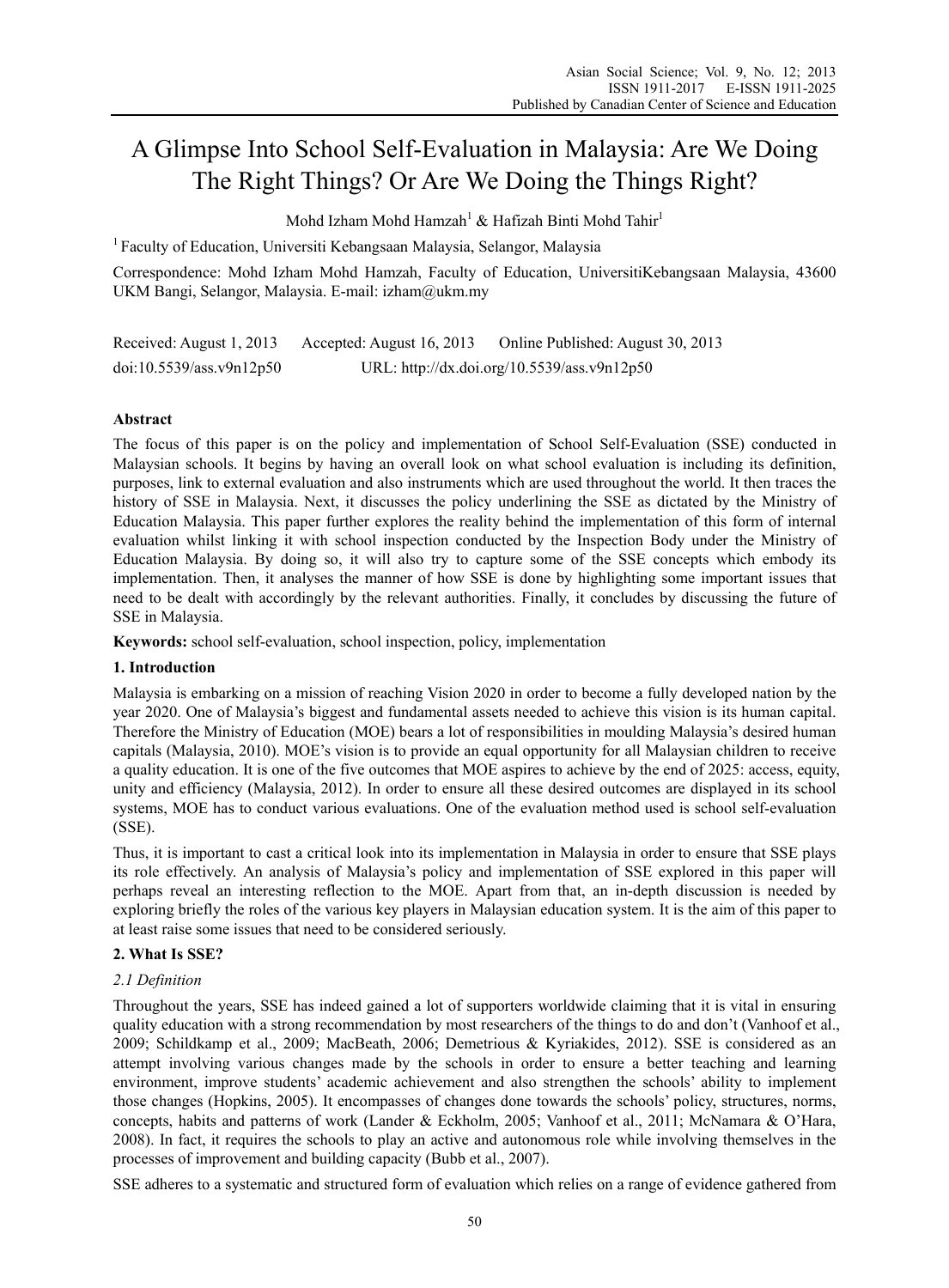all the concerned stakeholders in the schools (Plowright, 2008). It involves a cycle of several activities such as setting the schools' direction, planning, evaluating and identifying various improvements steps (Hofman et al, 2009). MacBeath (2009) lists out several key elements that define what SSE is all about. One of them is schools themselves conduct an assessment in order to identify the quality and effectiveness of their functions and responsibilities. Thus, SSE is considered as an internal and formative evaluation which is based on a collection of evidence. Or in other words the schools have to base their judgments on all the evidence gathered to identify the effectiveness of the implementation of the schools' programs. The Office for Standards in Education, Children's Services and Skills (Ofsted) as the leading organisation in the implementation of SSE stresses that it is a reflection process by the schools on their own practice. SSE needs to be operated in a systematic and transparent manner in order to achieve its aims to improve the students' achievement and enhance the schools' professional and organizational learning (Ofsted, 2012).

### *2.2 Purposes*

Most researchers agree that SSE is to aid the schools in improving the quality of education (MacBeath, 2006; Vanhoof et al., 2009; Schildkamp et al., 2009; Demetrious & Kyriakides, 2012). For countries which practice SSE as part of their educational evaluation system, the purpose of SSE obviously differ from one another based on its individual needs and objectives (Recling 2004 in Penzer 2011). The most common purpose shared by most countries is perhaps striving for school improvement.

Hopkins (2005) defines school improvement as efforts constructed for the aim of increasing the students' academic achievement by putting emphasis, for example, on the teaching and learning process. It involves a lot of strategies in increasing the school's capacity to provide a quality education. MacBeath (2009) further points out that there are three key elements of SSE. It focuses on students' achievement, vision of education and values that exist in the school. In addition, Creemers & Kyriakides (2012) stress that it is important to understand that the need for school improvement must be based on "effective practices that promote learning in children".

One of the strategies of school improvement is the implementation of SSE (Hopkins, 2005; MacBeath, 2009; Creemers & Kyriakides, 2012). SSE works as a reflection process which will identify and analyze the schools' strengths and weaknesses. From those analysis school improvements strategies will be constructed. Nevertheless, Coe (2010) warns that a very well-planned SSE is vital in order for school improvement to take place. Thus all the relevant key players need to find the relevant and ideal solutions which are applicable to the requirements and needs of their respective schools.

#### *2.3 SSE and School Inspection*

In some countries, there are strong links between internal evaluation and external evaluation (Penzer, 2011; Sze, 2012). Both evaluation tools play a very influential part in determining the quality of education in the schools. The world known example of this is as practiced by OfSTED which has been integrating external and internal evaluation since 1990s (MacBeath, 2006). Malaysia, Hong Kong and Scotland are also among the countries which practice both internal and external evaluation.

In general, SSE serves as internal evaluation whereas school inspection functions as external evaluation. Obviously the biggest difference of both forms is internal evaluation is conducted by the schools themselves whereas external evaluation is usually done by the appointed inspection or supervision body (Vanhoof et al., 2010; Janssens & Amelsvoort 2008).

hey do share some common characteristics. One of them is both put strong emphasis on the school heads' accountability in enforcing quality education in schools (Hofman et al., 2009). In addition, both adhere to a systematic process which collect plentiful of evidence based on the schools' performance. Among the information they need would be on students' academic achievement, quality of teaching and also leadership and management of the school heads (OfSTED, 2012; Inspectorate and Quality Assurance, 2010). Both evaluations are also interrelated because they form an important element of school improvement and reform policies in certain countries (McNamara et al., 2011). Furthermore, "SSE complements external evaluation in that the data gathered through self-evaluation feed into and confirm findings of the external evaluation exercise" (Jaffer, 2010).

#### *2.4 SSE Instruments*

In order for SSE to be conducted systematically, an evaluation instrument has to be constructed. Basically it will serve as a guideline or checklist on how SSE should be conducted. It should be easy to understand, use and suitable either on an ad hoc, spontaneous or ritual exercise (MacBeath, 2005). In general, some of the evaluation instruments are prepared by the inspection body and others are by the relevant authority. As ICT is no longer an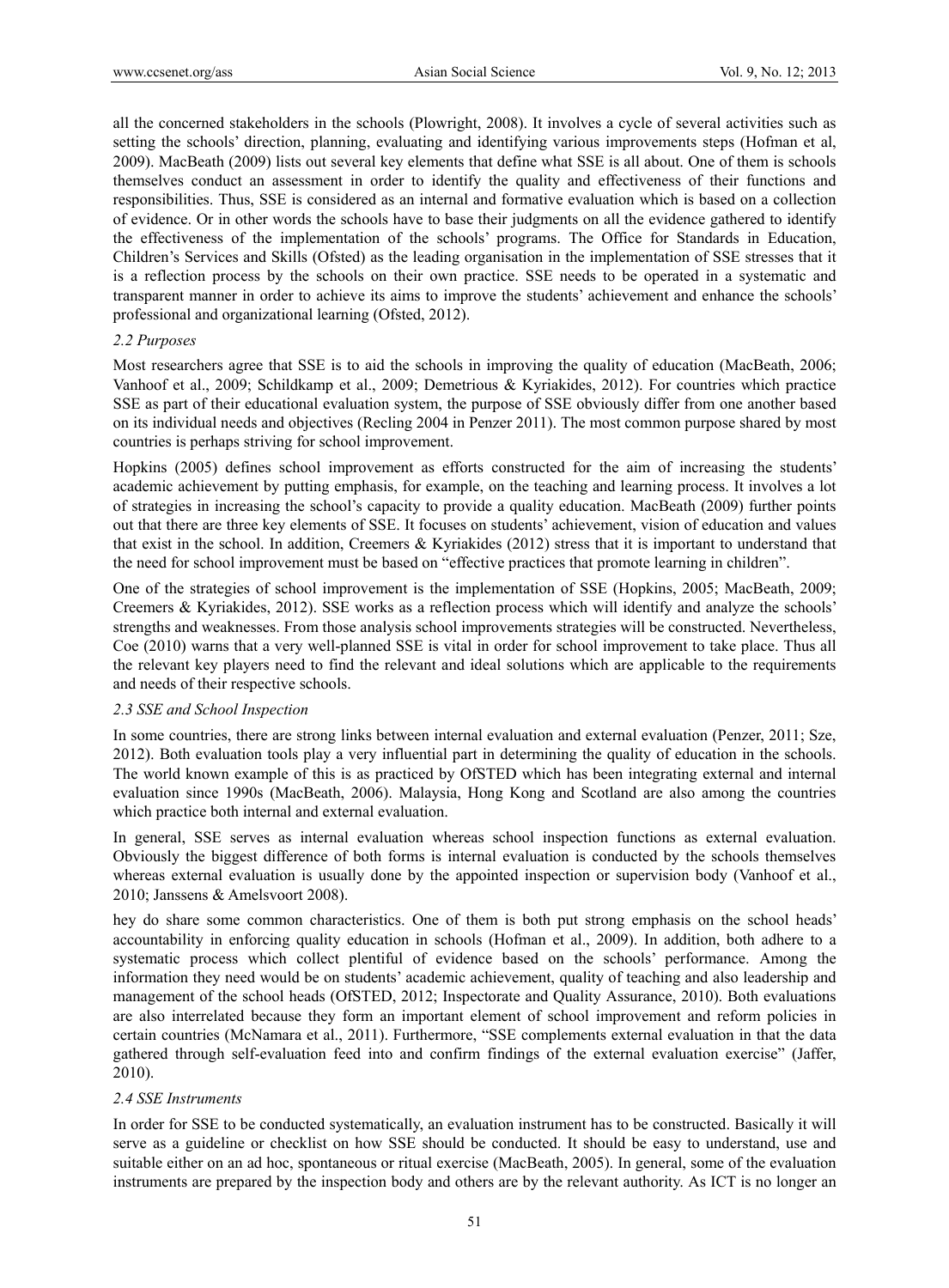uncommon thing in most parts of the world, the method of filling up the guideline or checklist has moved from paper and pen to online data entry. As SSE is a systematic evaluation, there is a time line for entering the data which differs from one country to the next. There are also various tools of evaluation which are used including analysis of quantitative data, individual interviews, group interviews, observations and spot checks (MacBeath, 2006).

England, for example, has begun to use the Self-Evaluation Form (SEF) in 2005 (Bubb et al, 2007) while Ireland introduced Looking At Our School (LAOS) in 2004 (McNamara & O'Hara, 2012). An instrument for evaluating primary schools known as ZEBO was introduced in the Netherlands schools (Schildkamp, 2012) and Scotland uses an instrument known as How Good Is Our School? (HGIOS?) (Croxford & Shaik, 2009). Malaysia is currently using Standard Quality of Education Malaysia (SQEM) 2010 as its SSE's instrument (Inspectorate and Quality Assurance, 2010).

### **3. History of SSE in Malaysia**

In Malaysia, the implementation of SSE is closely related to MOE's inspection body which is known as Inspectorate of Schools. It is an inspection body whose jurisdiction is as stipulated in the Education Act 550 (Inspectorate and Quality Assurance, 2010). Although perhaps there are schools of thoughts which consider school inspection and self-evaluation as separate evaluation practices, Malaysia on the other hand, stresses on the strong link between both evaluations.

The history of SSE in Malaysia began in 2001 with the drafting of a SSE document (Inspectorate and Quality Assurance, 2008). Although in the beginning, the intention was for the document to act as guidance for the schools, it was rather complicated and difficult for the schools to complete them. The document was full with lengthy descriptions. During that time, the schools were being asked to conduct their SSE with the aid of the document, In 2003, realising the need to revise and improve SSE document, the Inspectorate of Schools worked on formulating a simpler version, SQEM-School, which aimed to work easily for the schools. Later in 2010, in order to cater for the Malaysian government's vision of embarking on the country's transformation programme, the Inspectorate of Schools again tediously re-examine and rewrite SQEM-School to better serve the schools. During this process, important stakeholders ranging from school heads, school teachers, representatives from various teachers' association and MOE's officers of various designations were involved.

Along with the revision of the SSE documents, the schools were also given a lot of information and training from time to time to equip them with the knowledge of implementing SSE. In addition, it is also important to note that SSE plays a huge role in achieving the Education NKRA. It began on 27 July 2009 when six National Key Result Areas (NKRAs) were announced by the Prime Minister of Malaysia. Basically each NKRA outlines objectives, outcomes and actions needed to be taken to achieve Vision 2020. One of the NKRAs is the Education NKRA. "The aspiration of the Education NKRA… is to improve student outcomes across Malaysia's school system and to enable access to quality education for all students" (Malaysia, 2010). Two of the four imperatives in achieving the aspiration are High Performing Schools and New Deals for Head Teachers and Principals. Both imperatives put a great deal of importance of SSE as indicators for their performance measurement.

#### **4. Moe's SSE Policy**

The underlying principal of SSE in Malaysia is the schools will be able to identify their strengths and weaknesses through their own reflections (Inspectorate of Schools, 2006). Thus, using those findings the schools will list out their development plans which should be realistic, achievable and most importantly cater to their own individual needs. This is because SSE allows the schools to determine their take off-value in every aspect of schooling. In addition it identifies every individual's needs and necessity, the development process of the students plus the school achievement in the academics, curriculum and the development of the students' characters and personality (IOS, 2007).

In order to ensure the implementation of SSE is conducted effectively, schools are required to use SQEM 2010 as their guidelines. This is where the school heads are expected to play their role in ensuring the systematic process of SSE. It is also important that the head teachers bear the responsibilities to lead a SSE committee in their respective schools. The aim of this committee is to ensure that SSE is conducted systematically. Apart from that SSE has to be done as a collaboration effort among all the school's community. The evaluation has to be based from abundance of data for examples, the students' academic results in both schools and public examinations, students' performance in co-curricular activities and also the quality of teaching and learning. All these must be documented for the verification of the Schools Inspectorates.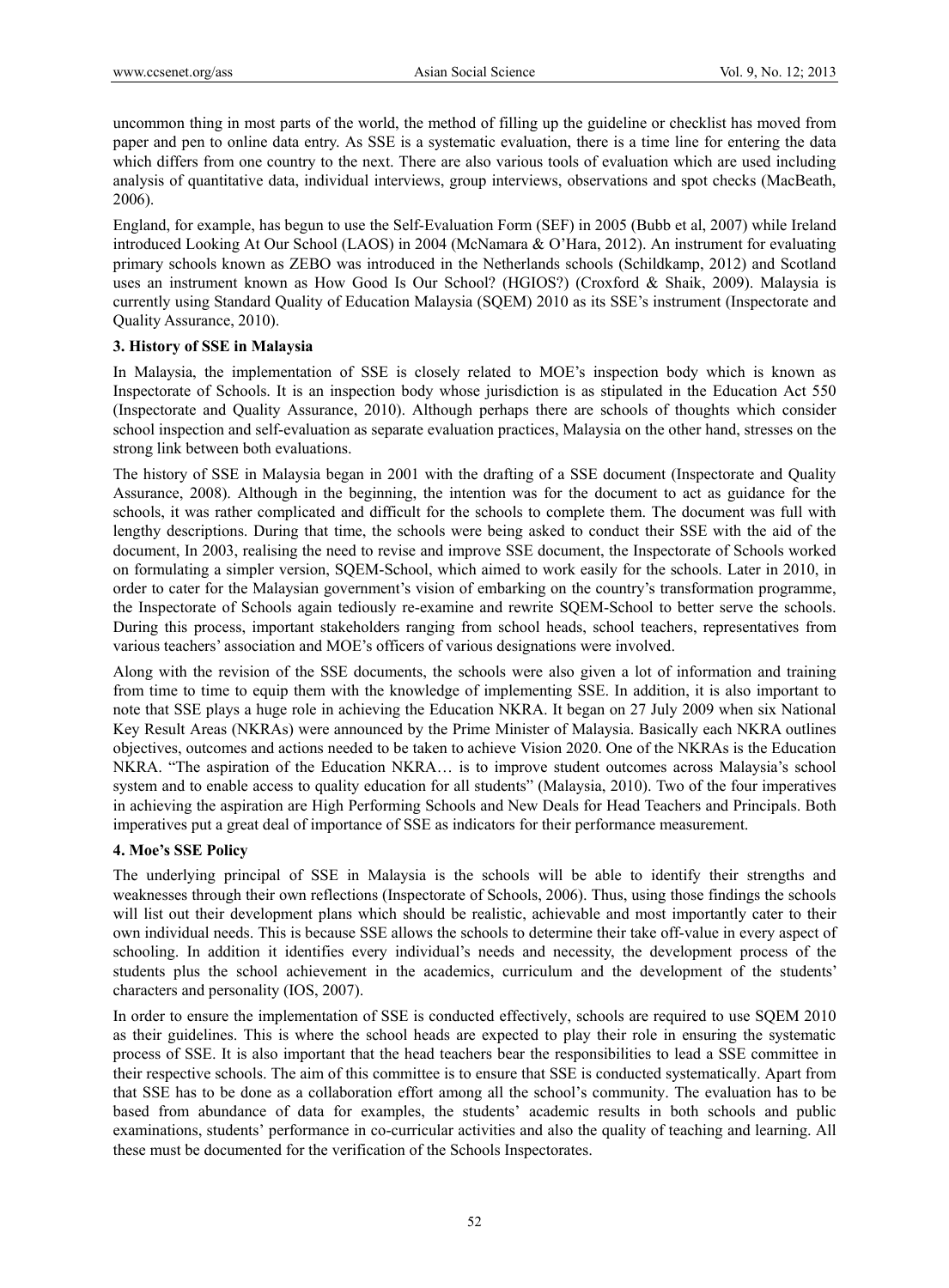#### **5. The Implementation of SSE in Malaysia**

As Malaysia practices internal evaluation and external evaluation, the Inspectorate of Schools has a very important role to play. MOE in its directive to all schools have instructed that all SSE results must be submitted to the Inspectorate of Schools. Therefore every year, the Inspectorate of Schools conducts an inspection in order to verify the SSE's scores which are determined by the school (Inspectorate and Quality Assurance, 2008). In principle, if a school remains at the same scores of achievement after the verification inspection, it indicates that the school has implemented its SSE properly. But if the school achievement scores decrease or increase after the verification inspection, this indicates a potential weakness or flaw in the implementation of SSE by the school.

In addition, the purpose of the verification inspection is also to identify the strength and weakness of SSE in schools. The inspection is conducted by analysing all the documents used by the school as evidence of their performance. Apart from that, observation of the teaching and learning process is also conducted at random. The School Inspectors will also conduct interview sessions with the school management and teachers in order to get a more comprehensive understanding. At the end, the complete findings will be submitted to the school and a copy of the report to the relevant authority. Most importantly, the Inspectorate of Schools will submit a full report regarding the status, strength and weakness of SSE's implementation to the Minister of Education. With the approval of the Minister of Education, the findings of the report will be shared within the authority in MOE for further improvement steps to be taken.

### **6. SSE's Concepts**

The discussion which follow will look at MacBeath (2005) and Vanhoof and Petegem (2011) concept on SSE in relation to the implementation of SSE in Malaysia:

MacBeath (2005) in his article *Self-evaluation Background, Principles and Key Learning*lists seven important elements of SSE i.e. purpose, audience, framework, criteria and measures, process, tools and products. A look at Malaysia's SSE in relation with the seven elements reveals as follow:

1) Purpose: Why are the schools doing SSE? Basically there are two major purposes. Firstly as stated in SQEM (Inspectorate and Quality Assurance, 2010), schools are doing SSE in order to reflect on their strength, weakness and later identify their improvements initiatives. Secondly, in order to fulfil two of NKRA's Education requirement i.e. The New Deals for Head Teachers and Principals and High Performance Schools which basically aims on determining the performance of the schools.

2) Audience: Who is this for? Obviously the audience for the first purpose above is specifically for the consumption of the schools themselves, their relevant District Education Office and State Education Office. Whereas the second purpose is for MOE which will later be announcing to the public, not the details of the evaluation but just the overall performance of the schools concerned.

3) Framework: What is the best structure? All the schools must use SQEM 2010 in their evaluation process. In order to ensure the success of a well-implemented SSE, it is important that the schools have a comprehensive understanding of SQEM 2010. Therefore, each school is required to set up a committee chaired by its head teachers in order to ensure that the implementation of SSE is conducted systematically. The gathering of all the necessary evidence which will be proof to the schools' success and failures need to be documented accordingly. This is important because the School Inspectors will refer to the documented evidence during the verification inspection. In addition, the committee also needs to collaborate in determining the score for all the criteria in each standard.

4) Criteria and Measures: How are the schools to judge? Judgement is made using the five standards which are used to measure the schools' performance in SQEM 2010 as shown in Table 1. Each standard consists of a detailed explanation of critical criteria and each of them has descriptions which contain quality indicators as a guide in determining the score ranging from 1 to 6.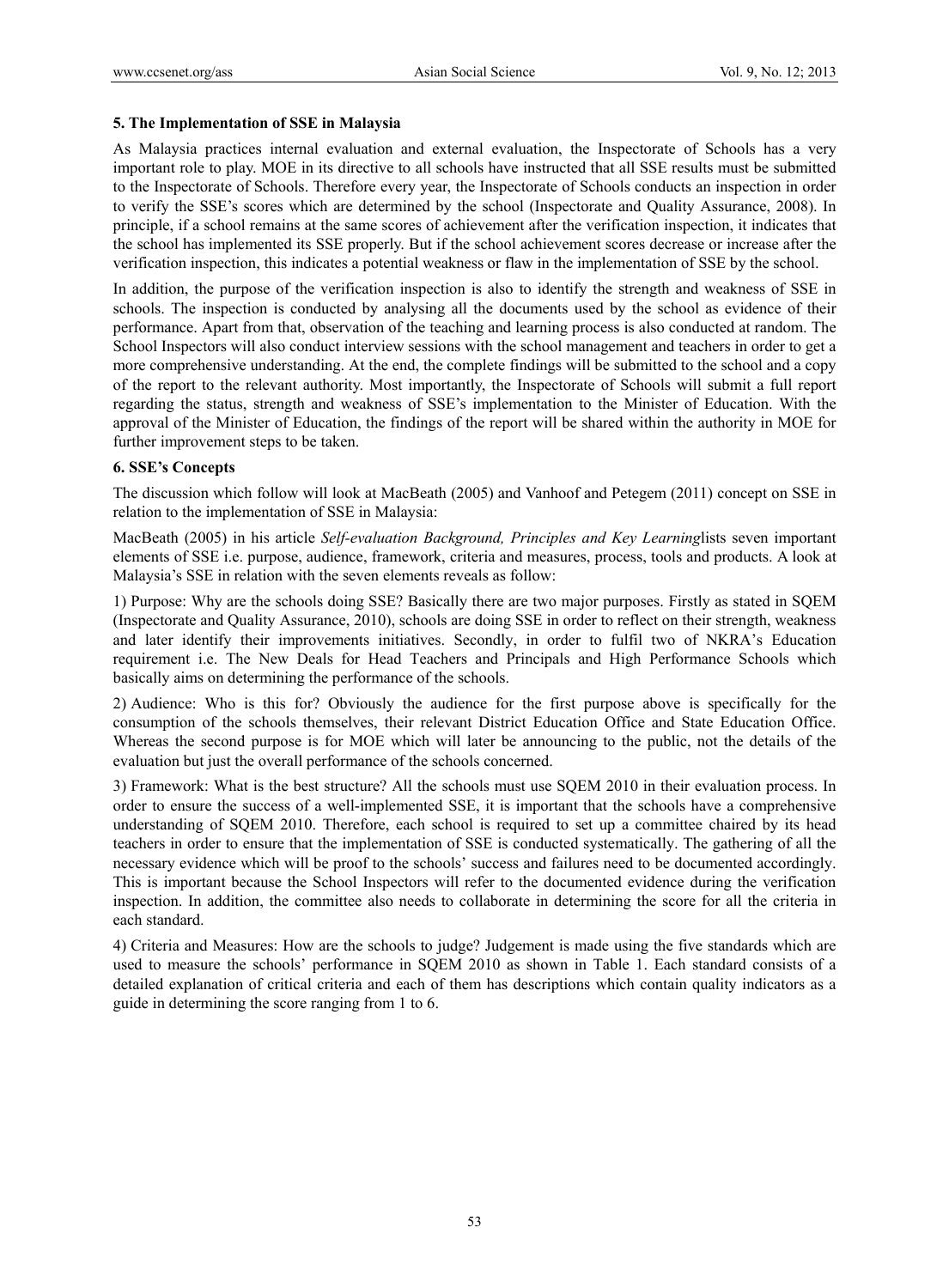| Standard 1 | Leadership and Vision                                              |  |
|------------|--------------------------------------------------------------------|--|
| Standard 2 | Organizational Management                                          |  |
| Standard 3 | Curriculum, Co-curricular, Sports and Students' Affairs Management |  |
| Standard 4 | Learning and Teaching                                              |  |
| Standard 5 | Students' Outcomes                                                 |  |

Table 1. Five standards of SQEM 2010

Source: Inspectorate and Quality Assurance (2010: 2)

5) Process: What do the schools do? Basically the schools need to conduct the evaluation beginning of each school year and has to be completed within a time frame given. The process of SSE done is similar to the framework.

6) Tools: What are the tools for the job? The schools are required to use SQEM 2010 as their tool of evaluation.

7) Product: What does the final product look like? The schools should have a list of their strength, weakness and improvements plans that they will undertake. Each school will also identify their level of achievement as follows:

Table 2. Level of achievement

| Achievement Percentage | Level of Achievement |
|------------------------|----------------------|
| $90 - 100$             | Outstanding          |
| $80 - 89$              | Good                 |
| $60 - 79$              | Fair                 |
| $40 - 59$              | Satisfactory         |
| $20 - 39$              | Weak                 |
| $0 - 19$               | Very weak            |

Source: Inspectorate and Quality Assurance (2010: 8)

Vanhoof and Petegem (2011) suggest that concept of SSE as a policy action. It stresses on the ideas that in order for SSE to take place, a suitable framework for implementing SSE based on seven basic principles. The first principle is the importance to be prepared to engage in systematic reflection. The schools need to be able to identify not only their strength but also their weaknesses. Therefore, they need to have an open attitude in conducting a critical and constructive reflection of their own performances. The second principle is the importance of shared objectives to be practiced in the schools. It is very important that the objectives of conducting SSE is fully understood by everybody concerned. It is also important for everybody to understand how the results of SSE will benefit them. By doing so, they will be able to give their full commitment in ensuring the success of SSE. Another principle is the importance of shared leadership as developing involvement within the school's community. Shared leadership in SSE has two elements: the school management plays the role as leaders and also the involvement of teachers in decision-making process.

The fourth principle is maintaining effective communication during SSE. Apart from ensuring the right information is delivered throughout the process of SSE, it also requires the right people and appropriate procedures to take place to guarantee effective communication. The next principle is creating supportive relationships and collaboration. The schools need to embrace supportive professional relationship among its community. It means that should be a strong support system among the teachers. The sixth principle is the importance of integrating self-evaluation into the current school policy. SSE should not be done in isolation. There should exist an integrated approach between SSE's objectives and activities with the other objectives planned by the school. The last principle is the necessity to be aware of the internal and external expectations regarding SSE. Apart from understanding the individual needs of the school, it is also important to take into considerations of the other stakeholders' views.

In addition, it seems that some of the seven principles of SSE as a policy action are embedded in the current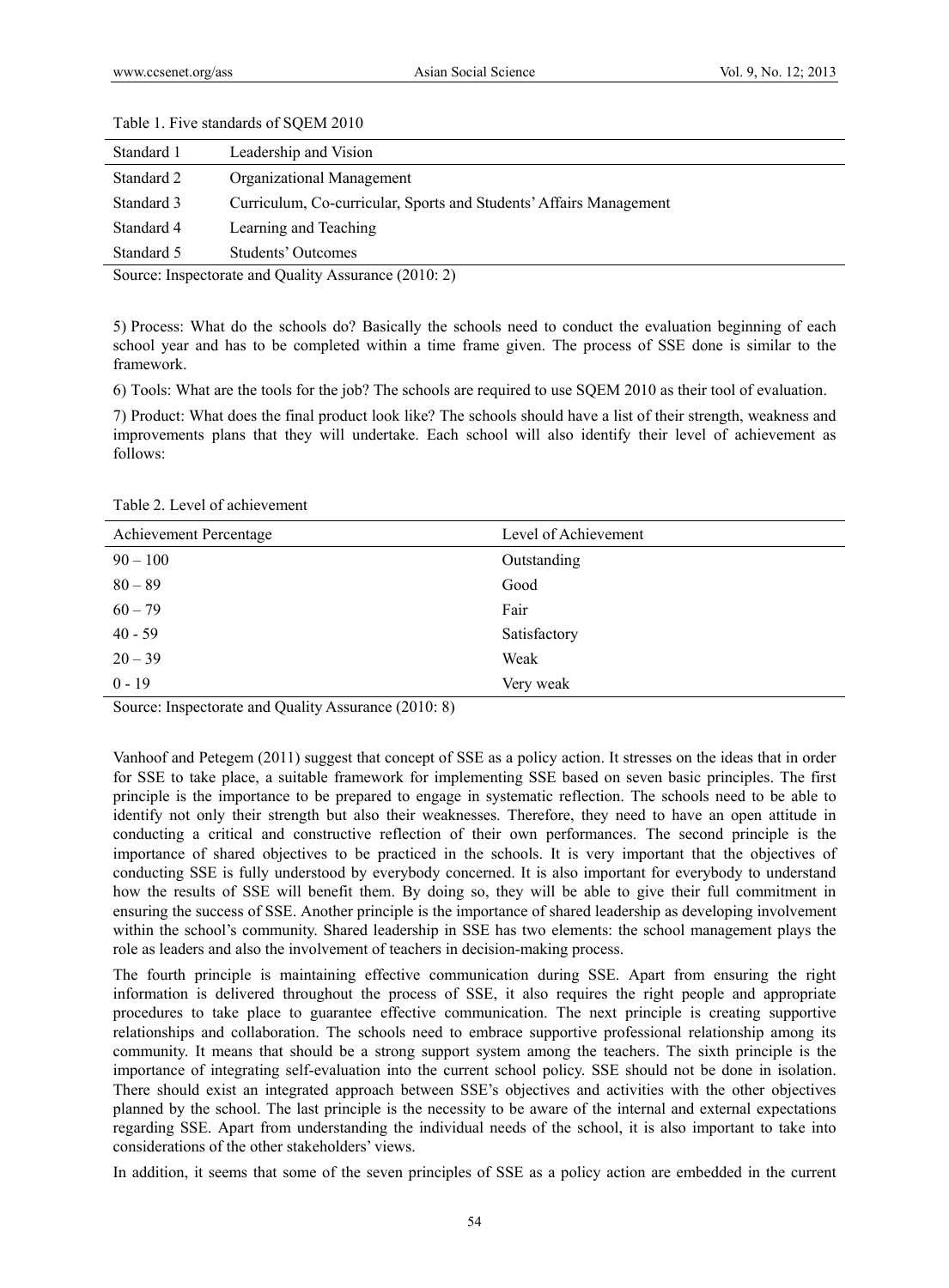practice of SSE in Malaysia. The SSE committee which is set up by the school and lead by the head teacher plays an important role in ensuring the school is prepared to conduct a systematic reflection. At the same time, this committee will create a supportive relationship and enhance collaboration whilst doing SSE. Shared leaderships perhaps is practiced when analysing the schools' performance. Nevertheless, for the rest of the principles, perhaps it is only fair to say that it requires research to be done in identifying whether it is practiced in SSE in Malaysia.

#### **7. Discussion**

### *7.1 Collaboration Effort of the Schools*

The essence of SSE in Malaysia is for the schools to willingly admit their failures and embrace their strengths for the betterment of the students. The next stage of this reflection process leads by the school head teachers is for the schools to plan their realistic solutions. The consensus decisions are made by gathering information and feedback from the students, teachers and other important stakeholders. Apart from that, the schools' administration must also conduct continuous observation of the teaching and learning process. At the same time, the schools have to learn to collect the relevant data to support their claim and record them as evidence. All these must be embedded in the schools' daily activities (Inspectorate and Quality Assurance, 2010).

International research indicates that it is very important for each school to identify the reason why self-evaluation is conducted at the initial stage of the evaluation process (Janssens & Amelsvoort, 2008). This is important so that every individual who is involved in this evaluation will have the same understanding, goal and target to achieve. Past research indicates that the quality of SSE is higher when everybody is well aware of their responsibilities and the importance of self-evaluation for their school (Davidsdottir & Lisi, 2007; Vanhoof et al, 2009). Thus, perhaps it will be a futile effort if SSE is conducted without the schools really having a clear understanding why they are doing it.

It is commendable of MOE's good intention in acknowledging and rewarding the tremendous effort and roles played by the schools in ensuring the students' success. It is undeniable that the announcement of schools' ranking will definitely boost the schools' spirit to compete against each other (Malaysia, 2010). Nevertheless, it shouldn't stray away from the real intention of why SSE is conducted. Schools should not be too engrossed in aiming for high self-evaluation scores in order to be acknowledged nationwide and ignoring the essence of the evaluation. Or in other words, schools need to be realistic in conducting SSE in acknowledging their true colours.

SSE in Malaysia requires the head teachers to lead the evaluation process. In fact, SSE needs to be looked upon as a collaborative effort by all the teachers (Inspectorate and Quality Assurance, 2010). Perhaps the biggest task that the head teachers need to tackle is on how to convince the teachers that self-evaluation is not a waste of time and not an extra workload for them. This is rather alarming because international research shows that SSE bears a negative perception among some school staff (Meuret & Morlaix, 2003; Hall & Noyes, 2008). It is because it is looked upon as an extra burden to their work. Apart from that some claims that it adds emotional burden and pressures (Hall & Noyes, 2009). Head teachers on the other hand have a more positive attitude with regards to SSE. This is perhaps due to their better perception on the link between SSE and the school's vision (Vanhoof et al., 2009). Therefore, head teachers play a very important role in the evaluation process (Emstad, 2011) not only to lead their schools but convince the rest of the other teachers SSE is vital for the school.

#### *7.2 Evidence of Progress*

Another interesting question that needs to be addressed is what is the exact proof through SSE that really justifies the schools' progress (Coe, 2010). Coe suggests that a well planned and high quality SSE system will be able to do the work. In the Malaysian context, schools are directed to use SQEM 2010 as their guidance. Although the process of drafting out SQEM 2010 involved a tedious process, it must be ready to explore any possibilities that further enhance its purposes. Currently, schools are required to key in their SSE's scores in an online portal within a stipulated time frame. At a glance the schools deal with numbers that are justified through a collaborative effort lead by the head teachers. At a deeper perspective, it should be looked upon as a conscious reflection done by the schools. Since the schools and Inspectorate of Schools are using the same instrument, it will be an advantage. International research suggests this condition will create a transparent communication between both parties regarding the quality of schools and it makes comparison easier (Janssens & Amelsvoot, 2008).

#### *7.3 The Aftermath of SSE*

Another important issue that needs to be addressed is what do the schools really do when they have identified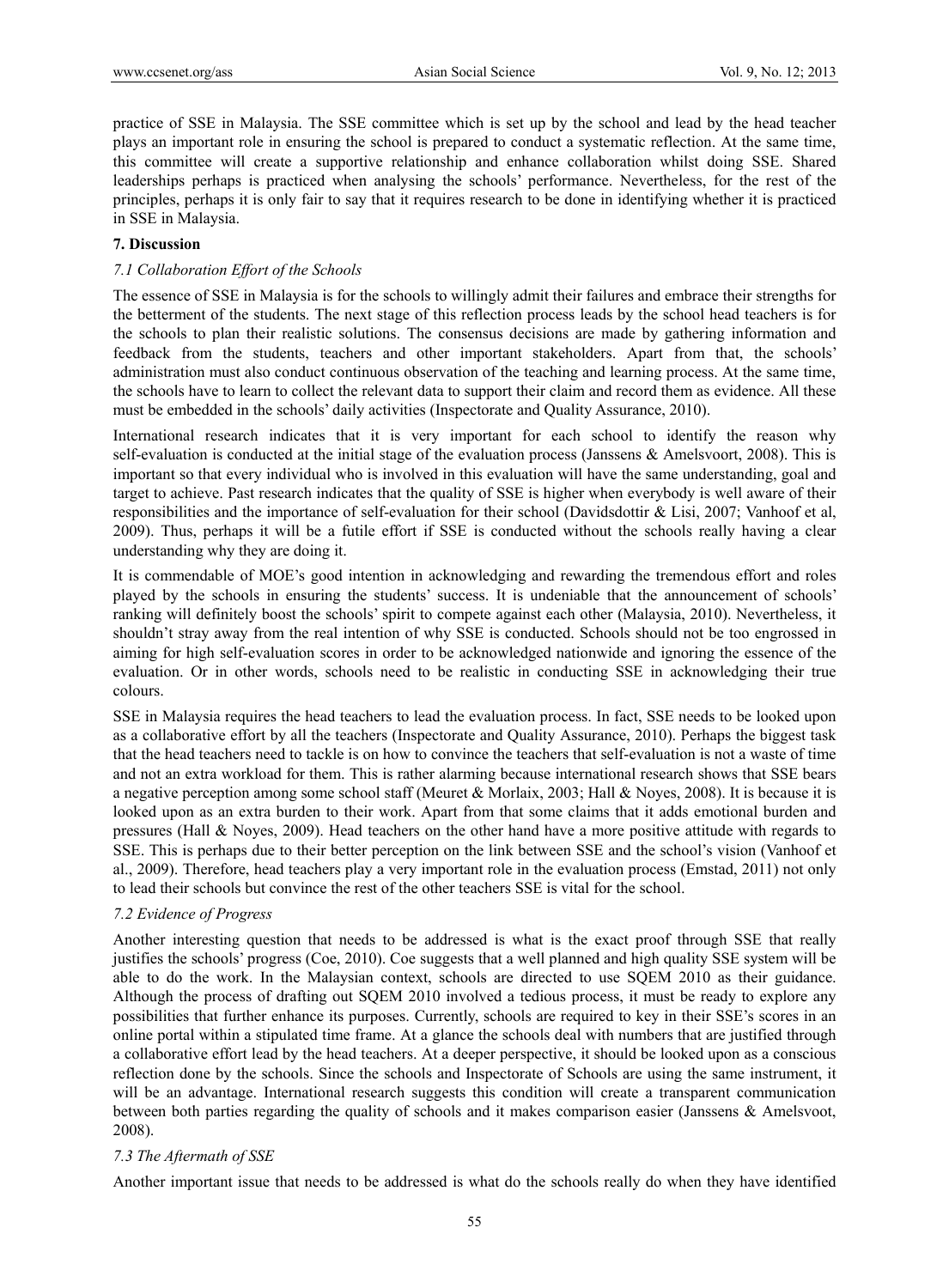their area of weakness and plan for development (Bubb et al, 2008). Past research indicates that although some schools are able to conduct SSE effectively, they do still face problems on how to utilise the vast information that they have as the results of their evaluation (Devos & Verhoeven, 2003; Schildkamp & Visscher, 2009). What about the Malaysian schools? To date it is rather difficult to really determine how Malaysian schools are coping after their evaluation due to lack of research conducted on the matter.

### *7.4 SSE Findings: The Inspectorate of Schools Versus the Schools*

According to the Inspectorate of Schools' Annual Report 2008, 56.4% of 80 schools involved in the verification inspection showed that their evaluation scores were different from the results gathered by the School Inspectors (Inspectorate and Quality Assurance, 2008). It is also stated in the Annual Report 2009 that 57.94% of 107 schools involved in the verification inspection were facing the same problem (Inspectorate and Quality Assurance, 2009). In the Preliminary Report Malaysia Education Blueprint 2013-2025, there seems to be a difference between the School Inspectorates perception of quality of teaching and learning in schools compared to SSE conducted by the schools (Figure 1). For example, it is reported that 63% schools rank the teaching and practices in their schools as good and excellent compared to only 13% of the schools achieved these ranks based on the findings of the Inspectorate of Schools' inspection between 2009-2010 (Malaysia, 2012). Although perhaps not all the schools in Malaysia were able to be involved in this inspection, it still raises a few questions. SSE has been part of Malaysia's school systems for more than 10 years, but why are there still differences between the SSE's reports produced by the schools with the School Inspectors' assessment?



Figure 1. The quality of teaching and learning performance perceived by the school inspectorates compared to SSE (2009-2011)

The big question is what should be done to lessen the gap or difference between SSE conducted by the schools and the Schools Inspectors? Obviously, the verification inspection is done by a group of trained School Inspectors whereas SSE is done by a group of teachers lead by the head teachers. MOE has done a number of efforts in ensuring the success of the implementation of SSE. The Inspectorate of Schools, for example, has conducted a nationwide road show in 2010 to promote SQEM. They targeted not only the administrators in the State and District Education Department but also to all the head teachers. In fact, the Inspectorate of Schools has set up a help centre in every of its state office in order to assist any schools which require any help.

Another alternative of aiding the schools is training on the usage of SQEM 2010. This is also suggested by Blok et al (2008) claiming that intensive training and guidance are important conditions for SSE to be implemented efficiently. It is important to note that teachers are qualified educators but not certified researchers. They obviously need support and guidance to conduct SSE (McNamara et al., 2011). Most importantly, the Inspectorate of Schools has come up with an evaluation instrument which has been revised and adapted according to the current education needs.

The schools are responsible to improve the quality of education in accordance to the needs of their students. For that, they should realise the elements that need to be changed and initiatives that need to be taken. If the schools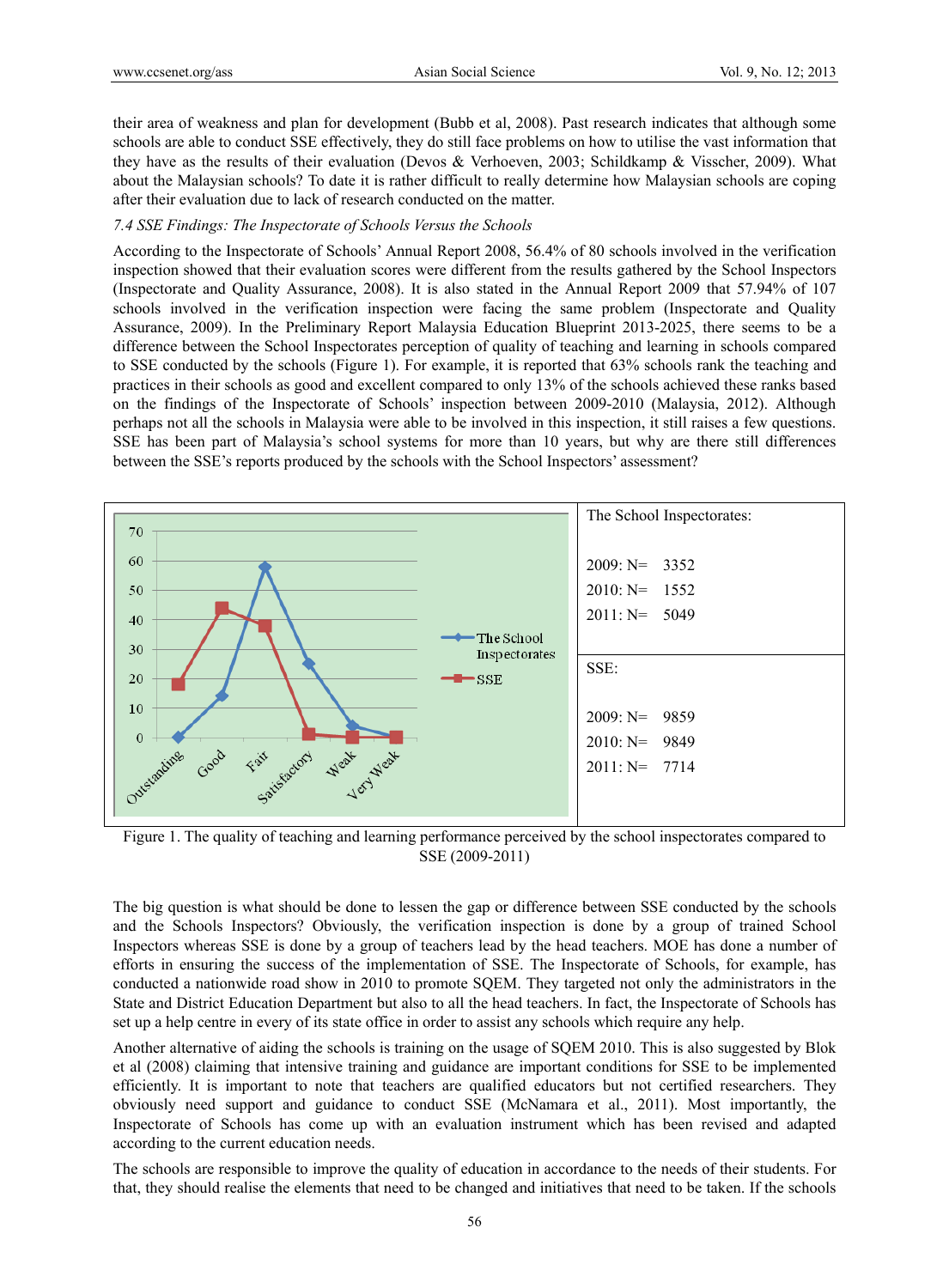themselves list out the indicators that need to be changed, thus they are accountable to fulfil them in the next SSE. Dubai School Inspection Bureau (DISB), for example, has a different approach for the schools to complete their "Self-Evaluation – A Resource for Schools in Dubai" documents. One of the things the school leaders must do is that they have to list out three areas of performance and three priorities for improvement that can be done by their schools (DISB, 2012). Perhaps MOE should consider this form of reporting to be embedded in its NKRA portal where the schools need to fill up their self evaluation analysis.

With all the promotion efforts and help conducted by School Inspectors, it seems to be lacking of something. Is it attitude? How can it be a part of a school's culture? The question on how to ensure SSE becomes part of a school's culture still remains an enigma (Scheerens, 2004) which is not only faced by Malaysia.

#### **8. Conclusion**

It is important to note that it is rather difficult to gather information regarding the implementation of SSE in Malaysia perhaps due to a number of reasons. First, it is a challenge to find a scholarly article on SSE in Malaysia. Apart from the MOE official documents and just a few academic theses, research on that matter is practically scarce. Secondly, SSE is strongly associated with MOE's body of inspection. Since the jurisdiction of the Inspectorate of Schools are bound to adhere to confidential restriction as stated in the Education Act 1996, reports of SSE are not allowed to be made public without the Minister of Education's approval.

Reflection of one's worth and value is never an easy to task to partake. There are still a lot more to be done in order to improve the school evaluation process in Malaysia. In the future, if it needs to play its function as a valuable indicator on the quality of education in Malaysia, all the parties involved in SSE have to really ask themselves: Are we doing the right things? Or are we doing things right?

#### **References**

- Blok, H., Sleegers, P., & Karsten, S. (2008). Looking For a Balance between Internal and External Evaluation of School Quality: Evaluation of the SVI Model. *Journal of Education Policy, 23*(4), 379-395. http://dx.doi.org/10.1080/02680930801923773
- Bubb, S., Earley, & Ahtaridou, E. (2007). The Self-evaluation Form: Is the SEF Aiding School Improvement? *Management in Education, 21*(3), 32-37. http://dx.doi.org/10.1177/0892020607079991
- Coe, R. (2010). School Improvement: Reality and Illusion. *British Journal of Educational Studies, 57*(4), 363-379. http://dx.doi.org/10.1111/j.1467-8527.2009.00444.x
- Creemers, B. P. M., & Kyriakides, L. (2012). *Improving Quality in Education: Dynamic Approaches to School Improvement.* Routledge: London.
- Croxford, L., Grek, S., & Shaik, F. J. (2009). Quality Assurance and Evaluation (QAE) in Scotland: Promoting Self-evaluation within and beyond the Country. *Journal of Educational Policy, 24*, 179-193. http://dx.doi.org/10.1080/02680930902734095
- Davidsdottir, S., & Lisi, P. (2007). Effects of Deliberate Democracy on School Self-evaluation. *Evaluation, 13*, 371-386. http://dx.doi.org/10.1177/1356389007078628
- Demetriou, D., & Kyriakides, L. (2012). The Impact of School Self-evaluation upon Student Achievement: A Group Randomisation Study. *Oxford Review of Education, 38*, 149-170. http://dx.doi.org/10.1080/03054985.2012.666032
- Devos, G., & Verhoeven, J. C. (2003). School Self-evaluation: Conditions and Caveats. *Educational Management and Administration, 31*, 403-420. http://dx.doi.org/10.1177/0263211X030314005
- Dubai Schools Inspection Bureau. (2012). *Self-evaluation A Resource for Schools in Dubai.* Retrieved August, 2012, from http://www.khda.gov.ae
- Emstad, A. B. (2011). The Principal's Role in The Post-evaluation Process How Does the Principal Engage in The Work Carried Out After Schools Self-evaluation? *Educational Assessment, Evaluation and Accountability, 23*, 271-288. http://dx.doi.org/10.1007/s11092-011-9128-0
- Hall, C., & Noyes, A. (2009). School Self-evaluation and Its Impact on Teachers' Work in England. *Research Papers in Education, 24*(3), 311-334. http://dx.doi.org/10.1080/02671520802149873
- Hofman, R. H., Dijkstra, N. J., & Hofman, W. H. A. (2009).School Self-evaluation and Student Achievement. *School Effectiveness and School Improvement, 20*, 47-68. http://dx.doi.org/10.1080/09243450802664115
- Hopkins, D. (2005). *The Practice and Theory of School Improvement.* The Netherlands: Springer.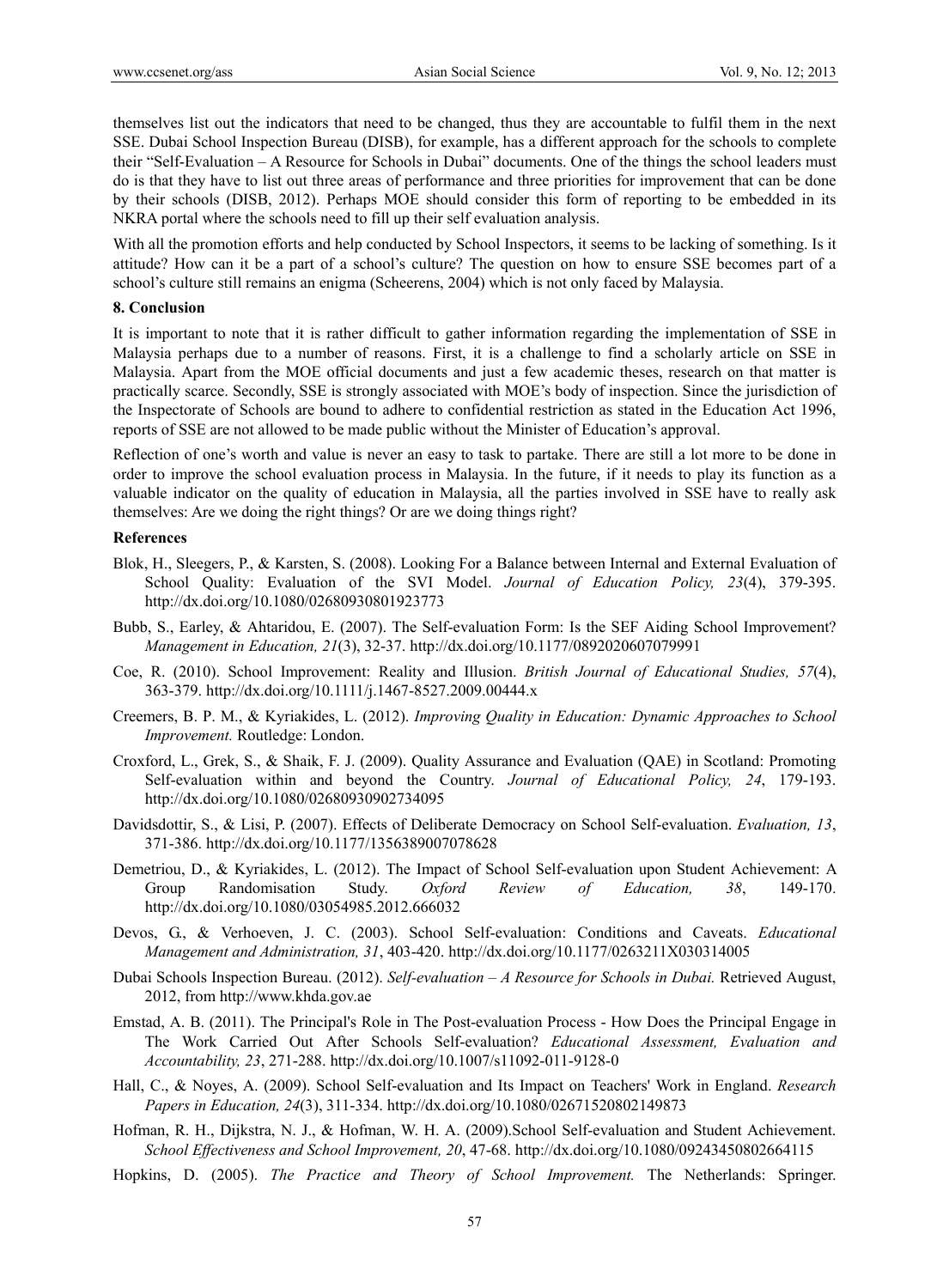http://dx.doi.org/10.1007/1-4020-4452-6

- Jaffer, K. (2010). School Inspection and Supervision in Pakistan: Approaches and Issues. *Prospects, 40*, 375-392. http://dx.doi.org/10.1007/s11125-010-9163-5
- Janssens, F. J. G., & Amelsvoort, G. H. W. C. H. (2008). School Self-evaluations and School Inspections in Europe: An Exploratory Study. *Studies in Educational Evaluation, 34*, 15-23. http://dx.doi.org/10.1016/j.stueduc.2008.01.002
- Inspectorate and Quality Assurance. (2008). *Annual Report 2008.* Inspectorate and Quality Assurance, Ministry of Education Malaysia: Putrajaya.
- Inspectorate and Quality Assurance. (2009). *Annual Report 2009.* Inspectorate and Quality Assurance, Ministry of Education Malaysia: Putrajaya.
- Inspectorate and Quality Assurance. (2010). *Standard KualitiPendidikan Malaysia 2010*. Inspectorate and Quality Assurance, Ministry of Education Malaysia: Putrajaya.
- Inspectorate of Schools. (2006). *Standard for Quality Education in Malaysian Schools: Standard Assurance Instrument.* JNS: Putrajaya.
- Lander, R., & Ekholm, M. (2005). School Evaluation and Improvement: A Scandinavian View. In E. D. Hopkins (Ed.), *The Practice and Theory of School Improvement*. Springer. http://dx.doi.org/10.1007/1-4020-4452-6\_5
- MacBeath, J., & Dempster, N. (2009). *Connecting Leadership and Learning.* Routledge.
- MacBeath, J. (2006). *School Inspection and Self-evaluation: Working With the New Relationship.* London & New York: Routledge.
- MacBeath, J. (2009). Self-evaluation for School Improvement. *Second International Handbook of Educational Change.* London: Springer.
- MacBeath, J. (2006). *Self-evaluation: Background, Principles and Key Learning.* National College for School Leadership. Retrieved July, 2012, from http://www.ncsl.org.uk
- Malaysia. (2010a). *Government Transformation Programme*. Putrajaya: PEMANDU.
- Malaysia. (2010b). *Tenth Malaysia Plan*. Putrajaya: The Economic Planning Unit.
- McNamara, G., & O'Hara, J. (2008). The Importance of the Concept of Self-evaluation in the Changing Landscape of Education Policy. *Studies in Educational Evaluation, 34*, 173-179. http://dx.doi.org/10.1016/j.stueduc.2008.08.001
- McNamara, G., & O'Hara, J. (2012). From Looking at Our Schools (LAOS) to Whole School Evaluation Management, Leadership and Learning (WSE-MLL): The Evolution of Inspection in Irish Schools Over The Past Decade. *Educational Association Evaluation Accountability.* http://dx.doi.org/10.1007/s11092-012-9143-9
- McNamara, G., O'Hara, J., Lisi, P. L., & Davidsdottir, S. (2011). Operationalising Self-evaluation in Schools: Experiences from Ireland and Iceland. *Irish Educational Studies, 30*, 63-82. http://dx.doi.org/10.1080/03323315.2011.535977
- Meuret, D., & Morlaix, S. (2003). Conditions of Success of a School's Self-Evaluation: Some Lessons of an European Experience. *School Effectiveness and School Improvement: An International Journal of Research, Policy and Practice, 14*, 53-71. http://dx.doi.org/10.1076/sesi.14.1.53.13867
- Ofsted. (2012). *Preparing a School Self-evaluation Summary*. Ofsted: Manchester.
- Penzer, G. (2011). *School Inspection: What Happens Next?* CfBT: Berkshire.
- Plowright, D. (2008). Using Self-evaluation for Inspection: How Well Prepared are Primary School Headteachers? *School Leadership and Management, 28*, 101-126. http://dx.doi.org/10.1080/13632430801969799
- Scheerens, J. (2004). The Evaluation Culture. *Studies in Educational Evaluation, 30*, 105-124. http://dx.doi.org/10.1016/j.stueduc.2004.06.001
- Schildkamp, K., & Visscher, A. (2009). Factors Influencing the Utilisation of A School Self-evaluation Instrument. *Studies in Educational Evaluation, 35*, 150-159. http://dx.doi.org/10.1016/j.stueduc.2009.12.001